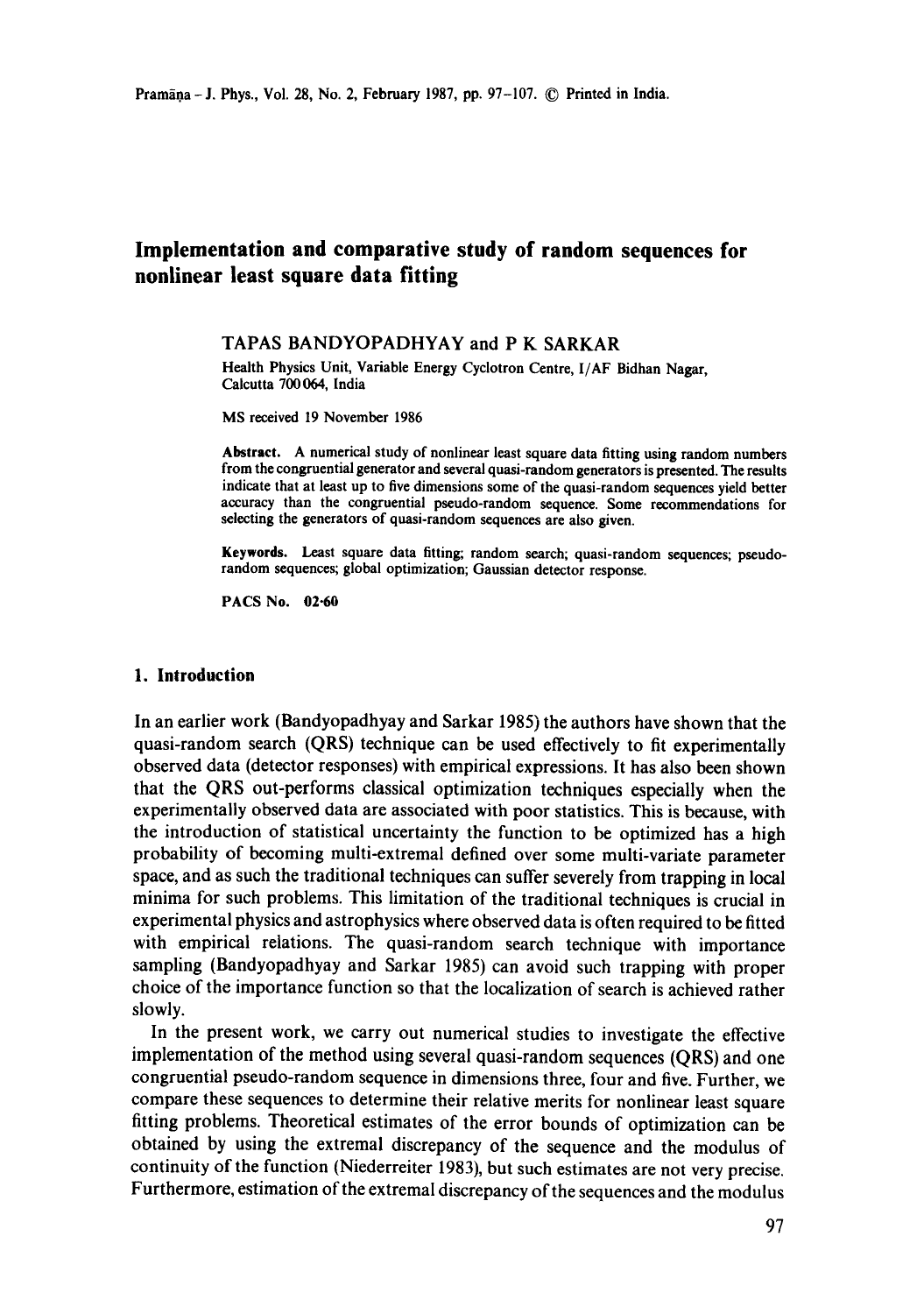of continuity of the functions is extremely difficult and time consuming especially at high dimensions. It is therefore practical to side step this problem heuristically by carrying out numerical experimentations with test functions of the type involved. For practical applications in solving nonlinear least square fitting problems, several sequences can be tried on test problems—giving perhaps relevant experience to choose with some confidence. It may be noted that quasi-random sequences have been used for optimization and random search in hypercubes by Neiderreiter and Mc Curley (1979), Neiderreiter and Peart (1982), Aird and Rice (1977), Sobol (1979) and Fox (1986). The present study though carried out with Gaussian-like functions, the results obtained and conclusions drawn therefrom can generally be believed to hold true for other nonlinear least square fitting problems also. It may be noted that in this study of Monte Carlo optimization we will only consider the case where we are interested in the global optimum of a function.

# **2. Computational aspects**

## *2.1 Description of the sequences*

Before describing the sequences used for the present study let us first define the radical inverse function  $\phi_r(n)$ .

Let *n* be a non-negative integer and *r* an integer with  $r \ge 2$ .

Let 
$$
n = \sum_{i=0}^{k} b_i r^i \quad \text{with} \quad b_1 \in [0, 1, \ldots, g-1],
$$

for  $0 \le i \le k$  be the *r*-adic expansion of *n*. The radical inverse function  $\phi_r(n)$  is then given by

$$
\phi_r(n) = \sum_{i=0}^k b_i r^{-i-1}.
$$
 (1)

We now describe the individual sequences.

*Hammersley sequence (HAM):* The Hammersley sequence (Zaremba 1968) of order N in  $I^s(I^s = 0, 1)^s$ , the s-dimensional unit cube,  $s \ge 2$  consists of

$$
a_n = \left[\frac{n}{N}, \phi_r(n), \ldots \phi_{r_{s-1}}(n)\right], \quad n = 0, 1, \ldots N-1
$$

where the bases  $r_1, \ldots r_{s-1}$  are the pairwise relative prime. Usually, one takes  $r_1, \ldots r_{s-1}$  as the first  $s-1$  primes.

*Halton sequence (HAL):* The Halton sequence (Halton 1960) in s dimensions is defined by

$$
a_n = \left[\phi_2(n), \phi_3(n), \ldots \phi_{p(s)}(n)\right]
$$

where  $p(s)$  are the first s primes.

*Zaremba sequence* (ZAR): The Zaremba sequence (Halton and Zaremba 1969) in s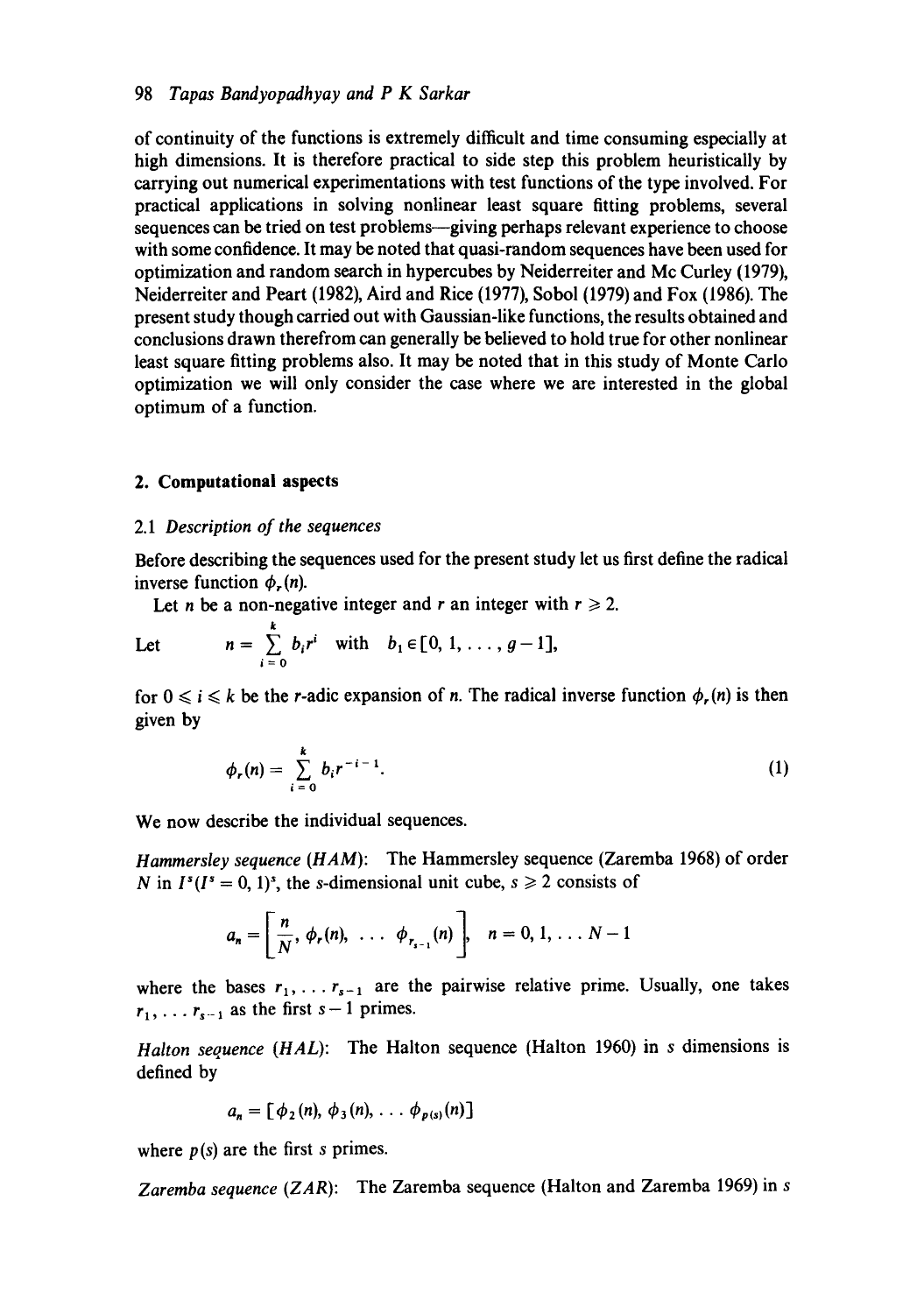dimensions is defined by

$$
a_n\big[\psi_2(n),\ldots\psi_{p(s)}(n)\big]
$$

where  $\psi_{r}(n)$  is the folded radical inverse function and is given by:

$$
\psi_r(n) = (b_0 + 0)_{\text{mod }r} r^{-1} + (b_1 + 1)_{\text{mod }r} r^{-2} + \dots
$$
  
+ 
$$
(b_i + i)_{\text{mod }r} r^{-i-1} + \dots
$$

*Haber sequence (HAB):* The sequence suggested by Haber (1970) can be described as follows:

$$
a_n = \left[ \left\{ \frac{n(n+1)}{2} \sqrt{2} \right\}, \cdots \left\{ \frac{n(n+1)}{2} \sqrt{p_s} \right\} \right],
$$

where  $\{y\}$  denotes the fractional part of y.

*Sequence 5 (SEQ* 5): This is a sequence (Warnock 1972) defined by

$$
a_n = [n/N, \psi_2(n), \ldots, \psi_{p(s-1)}].
$$

*Sequence 6 (SEQ* 6): This sequence (Warnock 1972) is defined by

$$
a_n = \left[ \{ m \sqrt{2} \}, \ldots, \{ m \sqrt{p(k)} \} \right].
$$

*Scrambled Halton sequence (SCR-HAL):*  This is closely related to the Halton sequence and is defined as follows:

$$
x_n=\sum_{i=0}^{\infty}\sigma_i(b_i)r^{-i-1},
$$

where  $\Sigma = (\sigma_i)_{i>0}$  are a set of permutations on the ensemble  $(0, 1, 2, \ldots, r_3 - 1)$ . The permutations  $\Sigma$  are obtained in such a manner as to reduce the one-dimensional r.m.s. discrepancy obtained with the integer  $r<sub>s</sub>$ . In this work, we used the set of permutations suggested by Braaten and Weller (1979).

*Pseudo-random sequence (PRS):* A set of random numbers which pass some specified statistical test for randomness are known as pseudo-random numbers (Neiderreiter 1978). The commonly used sequence of pseudo-random numbers, called the congruential pseudo-random numbers in the unit interval [0, 1 ], may be generated as follows: let  $m \ge 2$  be an integer. Generate a sequence  $(Y_n)$ ,  $n = 0, 1, \ldots$  integers in the least residue system modulo *m* using the recursion  $Y_{n+1} = \lambda Y_n + r$  (mod *m*), with  $Y_0$  as integer satisfying  $0 \le Y_0 \le m$  and  $\lambda$  is a positive integer relatively prime to m. Then the sequence  $(x_n)$ ,  $n = 0, 1, \ldots$ , where  $x_n = Y_n/m$  is a sequence of congruential pseudorandom numbers provided the parameters  $m$ ,  $\lambda$ ,  $Y_0$  and r are chosen so that the sequence will pass the test for randomness. In the present work we have chosen  $m = 2^{31}$ ,  $r = 0$ ,  $\lambda = 65539$  and  $Y_0 = 3115$ .

In order to evaluate the performance of the sequences described, numerical results were obtained with the QRS technique as proposed by Bandyopadhyay and Sarkar (1985) which can be described briefly as follows.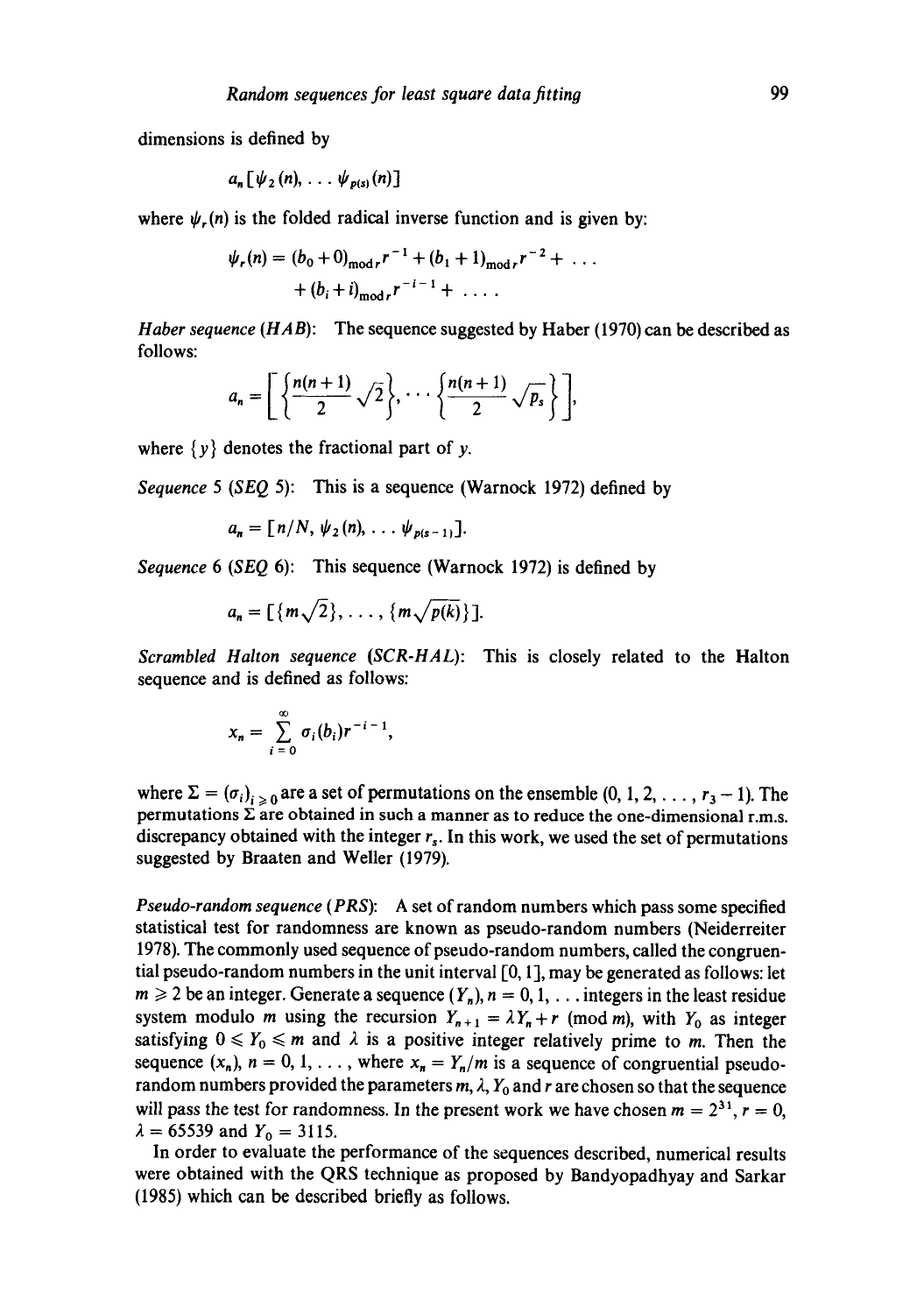#### 2.2 *Description of the method*

Let  $\chi^2 = F(x) = F(x_1, x_2, \ldots, x_n)$  be the function to be minimized, where  $x_1$ ,  $x_2, \ldots$  etc denote the unknown parameters of  $\chi^2$ . Let  $F(x)$  be a bounded real valued function where the value of  $M = \min F(x)$  is required. We select the points <sup>1</sup>x,  $x_1, \ldots, x_n$  on the hyperdimensional space on which F is defined and then estimate M and the optimized parameters  $x^*$  by the following algorithm:

$$
f(x^*) = x \text{ and } m_1 = F({}^1 x),
$$
  
\n
$$
f(x^*) = \begin{cases} f(x^*) & \text{and } m_2 = m_1 \text{ if } F({}^2 x) \ge m, \\ f(x^*) & \text{and } m_2 = F({}^2 x) \text{ if } F({}^2 x) < m_1, \end{cases}
$$
  
\n
$$
f(x^*) = \begin{cases} f(x^*) & \text{and } m_{i+1} = m_i \text{ if } F({}^{i+1} x) \ge m_i, \\ f(x^*) & \text{and } m_{i+1} = F({}^{i+1} x) \text{ if } F({}^{i+1} x) < m_i, \end{cases}
$$

with  $x = f'(a)$ , a random *n*-tuple

$$
i_a = {i_a_1, i_a_2, \ldots, i_a_n}
$$
  
and 
$$
i_{x_j} = f'_j({i_a}_j), \quad 0 \leq i_{a_j} \leq 1, \quad j = 1, 2, \ldots n.
$$
 (2)

 $f' = (f'_i)$ ,  $j = 1, 2, \ldots n$  is a mapping of an *n*-dimensional unit cube into another *n*-dimensional space of given shape (Gaussian in our case). The convergence of  $m<sub>N</sub>$  to M as  $N \to \infty$  is guaranteed whenever f is continuous and the sequence  $x, i = 1, 2, \ldots$  is dense in the hyperspace.

The sampling scheme is incorporated into the above technique in the following manner.

Let  $C = C(x^g, \sigma)$  denote a totally bounded space bounded by a *n*-dimensional Gaussian of standard deviation

 $\sigma = [\sigma_1, \sigma_2, \ldots \sigma_n]$  and mean  $x^g = [x_1^g, x_2^g, \ldots, x_n^g]$ .

Let  $f_a^1(a, x^g, \sigma)$  be a function taking values in C such that for every

$$
t_i^2 = \frac{\left[f'_g(a_i, x_i, \sigma_i) - x_i^g\right]^2}{\sigma_i^2}, \quad i = 1, 2, \dots n
$$
  

$$
(2\pi)^{1/2} \int_0^\infty \exp(-t_i^2/2) dt_i = Q_i
$$
  
where  $Q_i = a_i$  for  $a_i \leq 0.5$ , (3)

 $= 1 - a_i$  for  $a_i > 0.5$ .

It is clear that if  $a_i$  is sampled from an uniform distribution between 0 and 1,  $f'_g(a_i, x_i^g, \sigma_i)$  will be a member of a Gaussian population having a standard deviation  $\sigma_i$ and mean  $x_i^g$ . In other words  $f_g$  maps the *n*-dimensional unit hyper cube in C. Now for given N random n-tuples  $^{1}a, ^{2}a, \ldots$  N a and a function F to be minimized, we set

$$
m_N(C) = \min[F(x^g)], \min_{1 \leq l \leq N} F(f_g(^l a, x^g, \sigma) \qquad f'_g(^l a, x^g, \sigma) \in C
$$

$$
= F[x^*(C)], \tag{4}
$$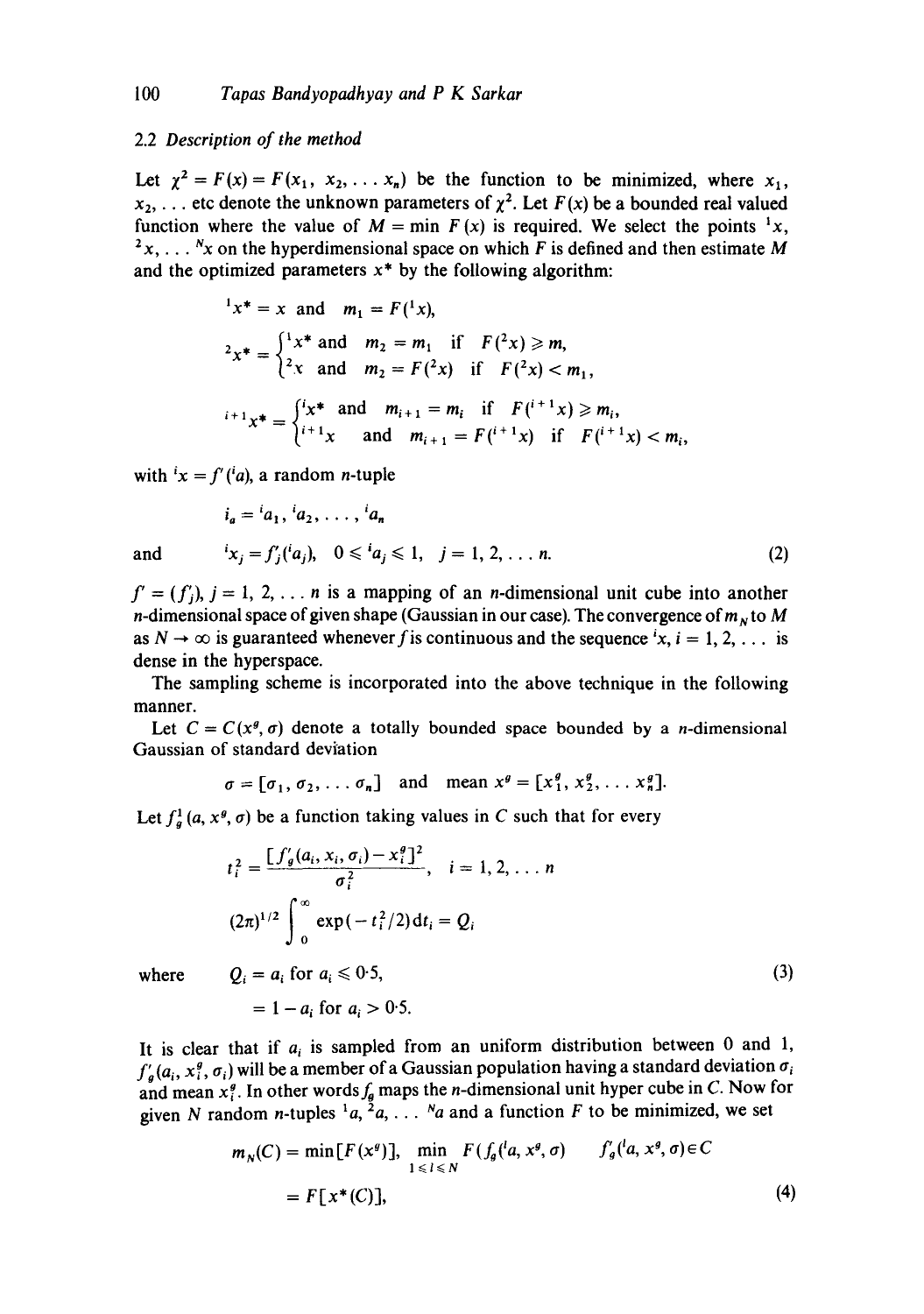where  $x^*(C) \in C$  is one of the points at which F has been evaluated in this formula.

Further, we chose a sequence of *n*-tuples  ${}^0\sigma, {}^1\sigma, {}^2\sigma, \ldots$  of positive numbers converging montonically to zero and define a sequence  $C_0, C_1, \ldots$  of *n*-dimensional Gaussian bounded spaces as follows:

$$
C_0 = C({}^0 x^g, {}^0 \sigma), C_1 = C(x^*(C_0), {}^1 \sigma)
$$
  
\n
$$
C_{i+1} \left\{ \begin{aligned} &= C(x^*(C_i), {}^{i+1} \sigma); & \text{if} & m_N(C_1) < m_N(C_{i-1}) \\ &= C(x^*(C_{i-1}), {}^{i+1} \sigma); & \text{otherwise.} \end{aligned} \right. \tag{5}
$$

Thus the sequence  $m_N(C_0)$ ,  $m_N(C_1)$ , ...  $m_N(C_i)$  is non-increasing and for suitably large *i* the value of  $x^*(C_i)$  is taken an estimate of the optimized parameters. Here  ${}^0x^g$ and  ${}^{0}\sigma$  are the initial guesses of the respective parameters  $x^{\theta}$  and  $\sigma$ .

In selecting the sequence  ${}^0\sigma$ ,  ${}^1\sigma$ ,  ${}^2\sigma$  it should be noted that if the sequence converges too quickly to zero, it may happen that the sequence of  $m_N(C_i)$  does not converge to M. For the present study we have, by trial and error, found the following algorithm to be effective

$$
{}^{1}\sigma = {}^{0}\sigma \times {}^{1}t,
$$
  
\n
$$
{}^{i}\sigma = {}^{i-1}\sigma \times {}^{i}t
$$
  
\nwhere 
$$
{}^{i}t = {}^{i-1}t \times 0.95 \text{ and } {}^{1}t = 0.9
$$
 (6)

The algorithm described above, when used with a random sequence, is a Monte Carlo method for minimizing  $F$ . The performance of such a sequence will be measured and compared with performance of other sequences in the following manner. We will use a number of carefully selected test functions. Let  $\chi^2$  be one of these functions and  $^1x$ ,  $2x, \ldots$  N<sub>x</sub> a sequence generated by a low discrepancy random sequence in I<sup>s</sup>, with N a fixed integer. Let

$$
m_N = \min_{1 \le i \le N} \left[ \chi^2({}^i x) \right] = \chi^2({}^l x), \quad 1 \le l \le N,
$$
  
where  

$$
\chi^2({}^i x) = \frac{1}{L - S} \sum_{i=1}^{L} \left[ y_i(x^*) - y_i({}^i x) \right]^2.
$$
 (7)

The function  $\chi^2$  attains its minimum at  $x^*$  and  $\chi^2(x^*) = 0$ . The quantity  $m_N$  is used as a measure of performance of the sequence with respect to the minimization of  $\chi^2$ . Also, the quantity  $\delta_i = [(x_i^* - {}^1x_i)/x_i^*] \times 100$  is used to show in certain selected cases the convergence of the variables in the minimization problem. The forms of the function  $y_i(x)$  used in the present study depend on the dimensionality of the problem. We now describe these functions in dimensions 3, 4 and 5 and the numerical results obtained.

## **3. Results and discussion**

We now present numerical results as values of  $\chi^2$  in the fourth and eighth iterations (i.e.  $i = 4$  and  $i = 8$  in equation (5)). Each iteration consists of a set of 500 random searches i.e.  $N = 500$ .

In three dimensions the test function chosen is of the following type:

$$
Y_i(x) = {^{1}x \exp(c_i - {^{2}x})^2}/{^{3}x},
$$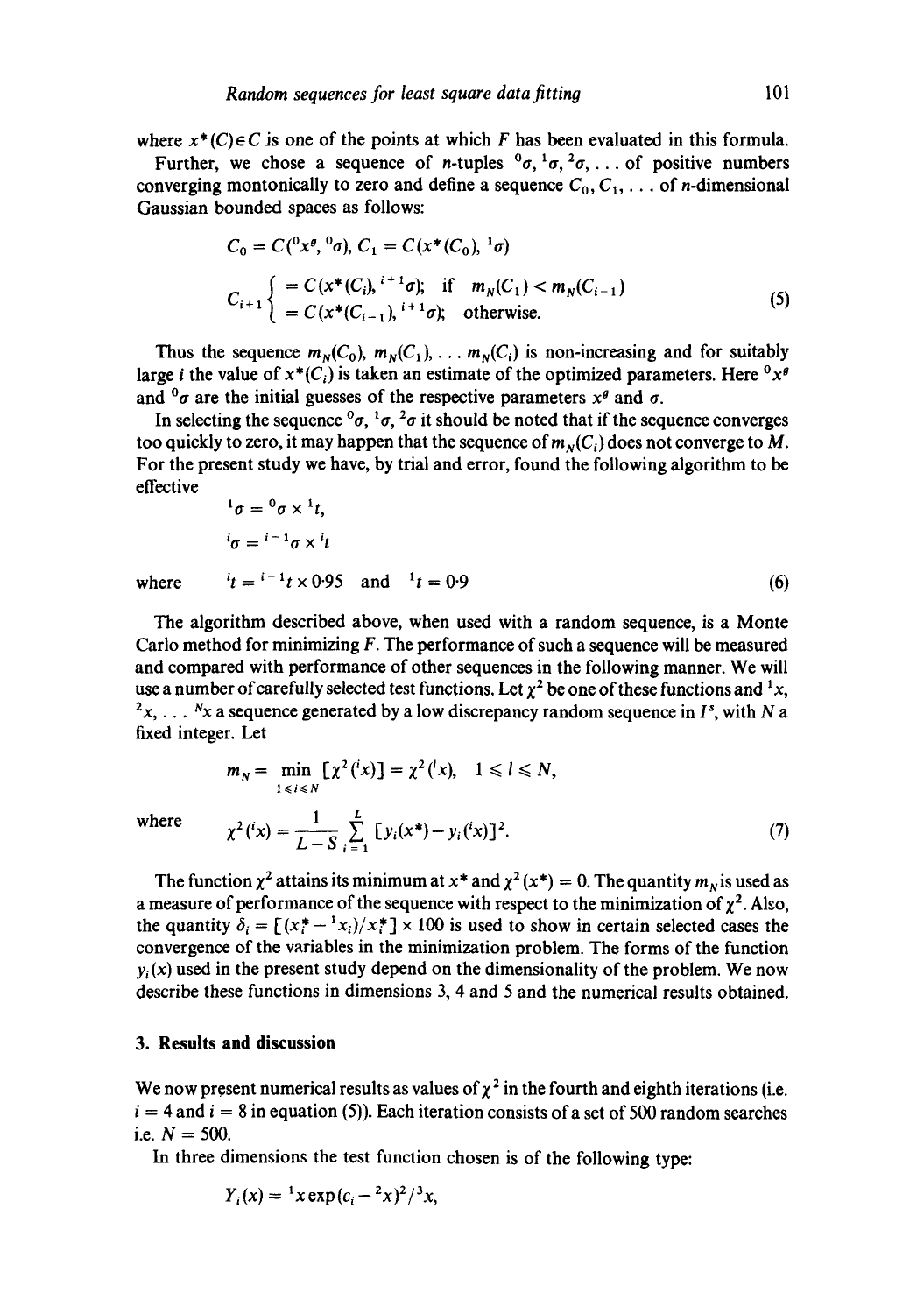where  $c_i$ 's represent the x-axis values of the distribution  $Y_i$ . Four different test sets  $y_i$  $(x^*)$  are generated and the random search is initiated with initial values of x different from  $x^*$ . Table 1 gives the results in three dimensions for following sets of  $x^*$  and the corresponding initial guesses:

(a)  $x^* = [35600, 34.263, 4.964]$ ; initial guess = [35197, 34.0, 5.2] (b)  $x^* = [50291, 40016, 6066]$ ; initial guess = [49963, 400, 6.98] (c)  $x^* = [29128, 109.65, 20.137]$ ; initial guess = [28901, 110.0, 21.173] (d)  $x^* = \frac{57187}{126.16}$ ,  $\frac{23.775}{1}$ ; initial guess = [57034, 126.0, 25.44]

From table 1, though it is difficult to judge precisely the relative merits of different sequences, it is evident that the pseudo-random sequence performs poorly compared to the quasi-random sequences. Among the quasi-random sequences, no sequence gives the best performance consistently for all the four cases; for example the Zaremba sequence gives the best performance for spectra number 4 whereas it is worst for spectra number 1. However judging from the overall performance it appears that the Haber sequence is best, the next is the scrambled Halton sequence and then the Zaremba sequence.

As for the performance of the method itself, the method works very well for this case. This is evident from table 2 which gives the values of  $\delta_i$  for each variable at iteration steps 4 and 8 for spectra number 1. The table indicates good convergence even in the fourth iteration step and at the eight iteration step the convergence is almost absolute. The zeros in the table indicate the values less than 0.0005.

In four dimensions the test function is of the type

 $y_i(x) = {}^{1}x \exp[(c_i - {}^{2}x)^2 / {}^{3}x] + {}^{4}x[c_i - {}^{2}x] + {}^{4}$ .

The values of  $x^*$  and initial guess values are as follows:

- 1.  $x^* = [35600, 34.263, 4.964, 2.517(-9)]$ initial guess =  $[35197, 340, 52, 1125(-8)]$
- 2.  $x^* = \{50291, 40.016, 6.066, 2.611 (-9)\}\$ initial guess =  $[49963, 400, 609, 2013 (-10)]$
- 3.  $x^* = [29128, 109.65, 20.137, 1.351 (-9)]$ initial guess =  $[28901, 1100, 21173, 74563 (-8)]$
- 4.  $x^* = \begin{bmatrix} 57187, 126.16, 23.775, 1.119 (-9) \end{bmatrix}$ initial guess =  $[57034, 1260, 2544, 9873 (-8)].$

Table 3 gives the values of  $\chi^2$  for the four-dimensional study of the sequences. Here again the pseudo-random sequence performs poorly compared to the quasi-random sequences. However, for spectra number 1, it gives the best performance. Among the QRS, sequence 6 gives the best performance followed by the Haber and the Zaremba sequences. In this case, the performance of the scrambled Halton sequence has deteriorated. In fact, the Halton sequence is a shade better than the scrambled Halton sequence.

Table 4 gives the values of  $\delta_i$  for spectra number 1 of this case. In this case also the convergence of the parameters is very good except for the parameter  $4x$ . This is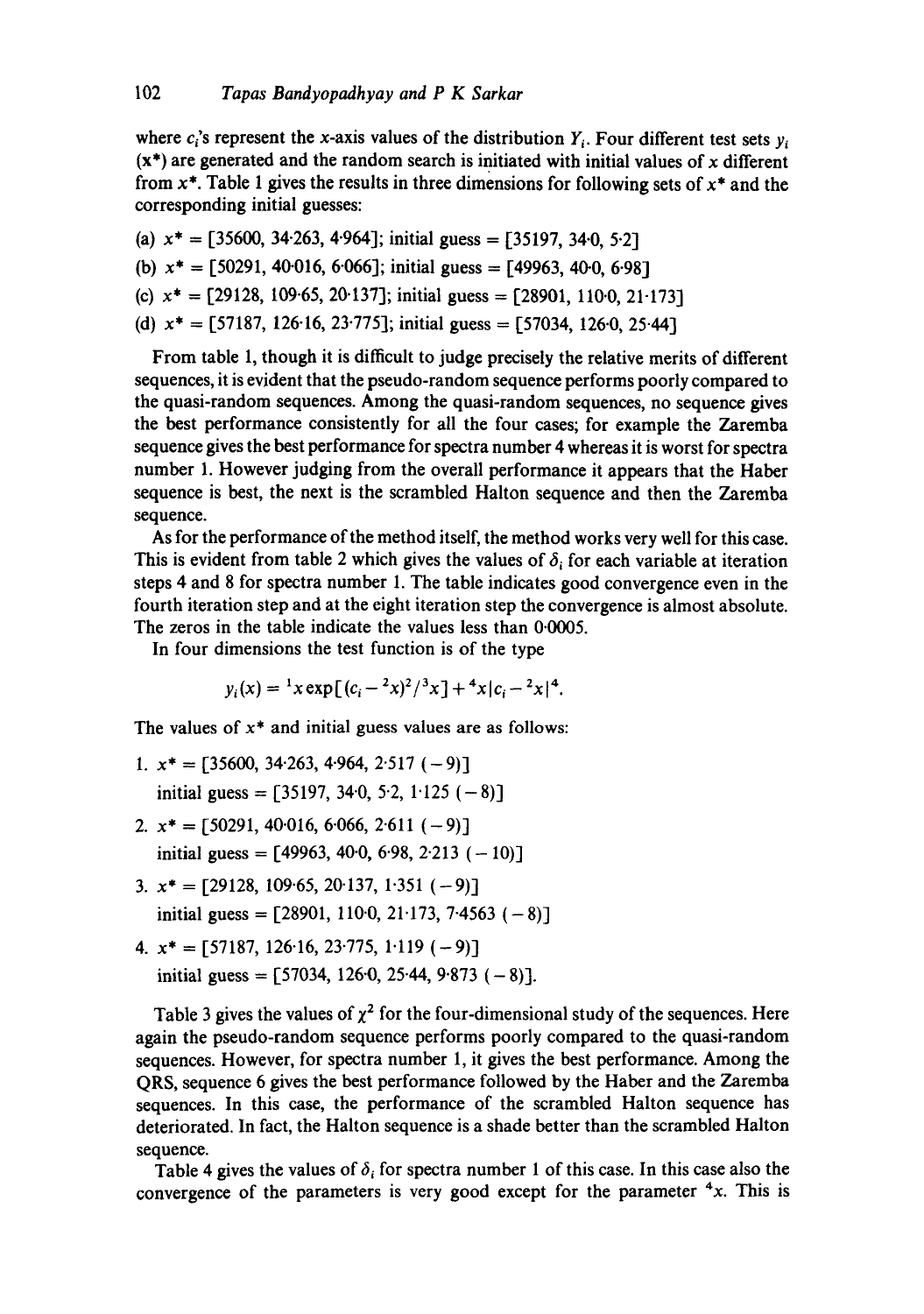| i                                                       |
|---------------------------------------------------------|
|                                                         |
|                                                         |
| was that feat readed with                               |
| $\ddot{\phantom{a}}$                                    |
|                                                         |
| j<br>֧֧֧֧֧֚֚֚֚֚֚֚֚֚֚֚֚֚֚֚֚֚֚֚֚֝֝֓֡֓֝֓֡֓֡֬֓֓֡֬֓֓֓֝֓֓֝֓֝֬ |
|                                                         |
|                                                         |
|                                                         |
| í                                                       |

| Spectra<br>umber | lteration<br>number | HAM                                                                                             | HAL                                                  | ZAR                                            | HAB                                                                              | SEQ-5                                                                                                                        | SEQ-6 | <b>SCR-HAL</b>                                                                   | PRS                                                                                           |
|------------------|---------------------|-------------------------------------------------------------------------------------------------|------------------------------------------------------|------------------------------------------------|----------------------------------------------------------------------------------|------------------------------------------------------------------------------------------------------------------------------|-------|----------------------------------------------------------------------------------|-----------------------------------------------------------------------------------------------|
|                  |                     |                                                                                                 | $\frac{8.95(+4)}{2.00(-2)}$                          | $1.17(+5)$<br>1.70(+0)                         |                                                                                  |                                                                                                                              |       | $(1-)62.5$                                                                       |                                                                                               |
|                  |                     |                                                                                                 |                                                      |                                                |                                                                                  |                                                                                                                              |       |                                                                                  |                                                                                               |
|                  |                     | $2:87(+4)*$<br>$5:98(-1)$<br>$5:31(+5)$<br>$5:11(+8)$<br>$5:11(+8)$<br>$5:11(+8)$<br>$5:11(+8)$ | $2.41(+5)$<br>$2.04(+0)$<br>$2.72(+8)$<br>$5.04(+3)$ | $2.83(+5)$<br>7-41(-1)<br>1-19(+8)<br>1-55(+3) | $2:86(+4)$<br>$3:31(-1)$<br>$3:31(+5)$<br>$1:41(+0)$<br>$1:41(+8)$<br>$2:33(+3)$ | $-3.02(+4)$<br>$-3.1(+0)$<br>$-3.1(0+5)$<br>$-3.0(-1)$<br>$-3.0(-1)$<br>$-3.0(-1)$<br>$-3.0(-1)$<br>$-3.0(-1)$<br>$-3.0(-1)$ |       | $1:50(+5)$<br>$2:64(+0)$<br>$2:85(+8)$<br>$5:24(+8)$<br>$5:11(+8)$<br>$5:11(+8)$ | $7:39(+4)$<br>$8:45(-1)$<br>$6:51(+5)$<br>$5:86(+0)$<br>$5:86(+0)$<br>$5:3(+8)$<br>$1:03(+7)$ |
|                  |                     | $+08(+9)$<br>$+73(+8)$                                                                          | $2.24(+9)$<br>5.38(+7)                               | $5 - 77(1 + 8)$<br>$3 - 23(1 + 6)$             | $2.28(+8)$<br>$2.47(+5)$                                                         | $1-06(1+9)$<br>$1-05(1+6)$                                                                                                   |       |                                                                                  | $1 - 38(1 + 9)$<br>5-53(+7)                                                                   |

\* To be read as  $2.87 \times 10^{+4}$ . \* To **be read as 2"87** x 10 +4.

Table 2. Values of  $\delta$  in three-dimensional test cases with different random sequences for spectra number 1. **Table 2.** Values of  $\delta$  in three-dimensional test cases with different random sequences for spectra number 1.

| Iteration<br>number | HAM                                                                                | HAL                                                                                | ZAR                                                                              | HAB                                                        | SEQ-5                                                                                                 | SEQ-6                                                                                                        | <b>SCR-HAL</b>                                            | PRS                                                           |
|---------------------|------------------------------------------------------------------------------------|------------------------------------------------------------------------------------|----------------------------------------------------------------------------------|------------------------------------------------------------|-------------------------------------------------------------------------------------------------------|--------------------------------------------------------------------------------------------------------------|-----------------------------------------------------------|---------------------------------------------------------------|
|                     |                                                                                    |                                                                                    |                                                                                  |                                                            |                                                                                                       |                                                                                                              |                                                           |                                                               |
|                     |                                                                                    |                                                                                    |                                                                                  |                                                            |                                                                                                       |                                                                                                              |                                                           |                                                               |
|                     | $2.92(-3)*$<br>$5.06(-2)$<br>$5.06(-1)$<br>$1.17(-1)$<br>$0.00(0+0)$<br>$0.00(-3)$ | $2.92(-3)$<br>$1.15(-1)$<br>$1.11(-1)$<br>$1.11(-1)$<br>$0.000(-0)$<br>$0.000(-0)$ | $2.92(-3)$<br>$8.12(-2)$<br>$8.12(-1)$<br>$1.71(-1)$<br>$0.00(-0)$<br>$0.00(-0)$ | $8.76(-3)$<br>1.40(-2)<br>1.40(-1)<br>2.03(+0)<br>0.00(+0) | $2392(-3)$<br>$337(-2)$<br>$337(-2)$<br>$337(-2)$<br>$337(-2)$<br>$337(-2)$<br>$300(-1)$<br>$300(-1)$ | $0.00(+0)$<br>$1.69(-2)$<br>$1.69(-2)$<br>$1.69(-2)$<br>$1.69(-2)$<br>$1.69(-2)$<br>$0.69(-0)$<br>$0.69(-0)$ | 292(-3)<br>5.34(-2)<br>5.34(-2)<br>6.85(-40)<br>6.85(-40) | 292(- 3)<br>1-78(- 2)<br>1-78(- 4)<br>5-64(+ 0)<br>0-000(+ 0) |
|                     |                                                                                    |                                                                                    |                                                                                  |                                                            |                                                                                                       |                                                                                                              |                                                           |                                                               |
|                     |                                                                                    |                                                                                    |                                                                                  |                                                            |                                                                                                       |                                                                                                              |                                                           |                                                               |
|                     |                                                                                    |                                                                                    |                                                                                  |                                                            |                                                                                                       |                                                                                                              |                                                           |                                                               |
|                     | ֺ֧֪֖֧֪֦֚֝֝֝֝֝֝֬<br>֧֝֝֝<br>֖֖֖֖֚֚֚֚֚֚֚֚֚֚֚֝֝֝֝֝ <u>֚</u><br>$\ddot{\phantom{a}}$   |                                                                                    |                                                                                  |                                                            |                                                                                                       |                                                                                                              |                                                           |                                                               |

\* To be read as  $2.92 \times 10^{-3}$ .  $\cdot$  To be read as  $2.92 \times 10^{-3}$ .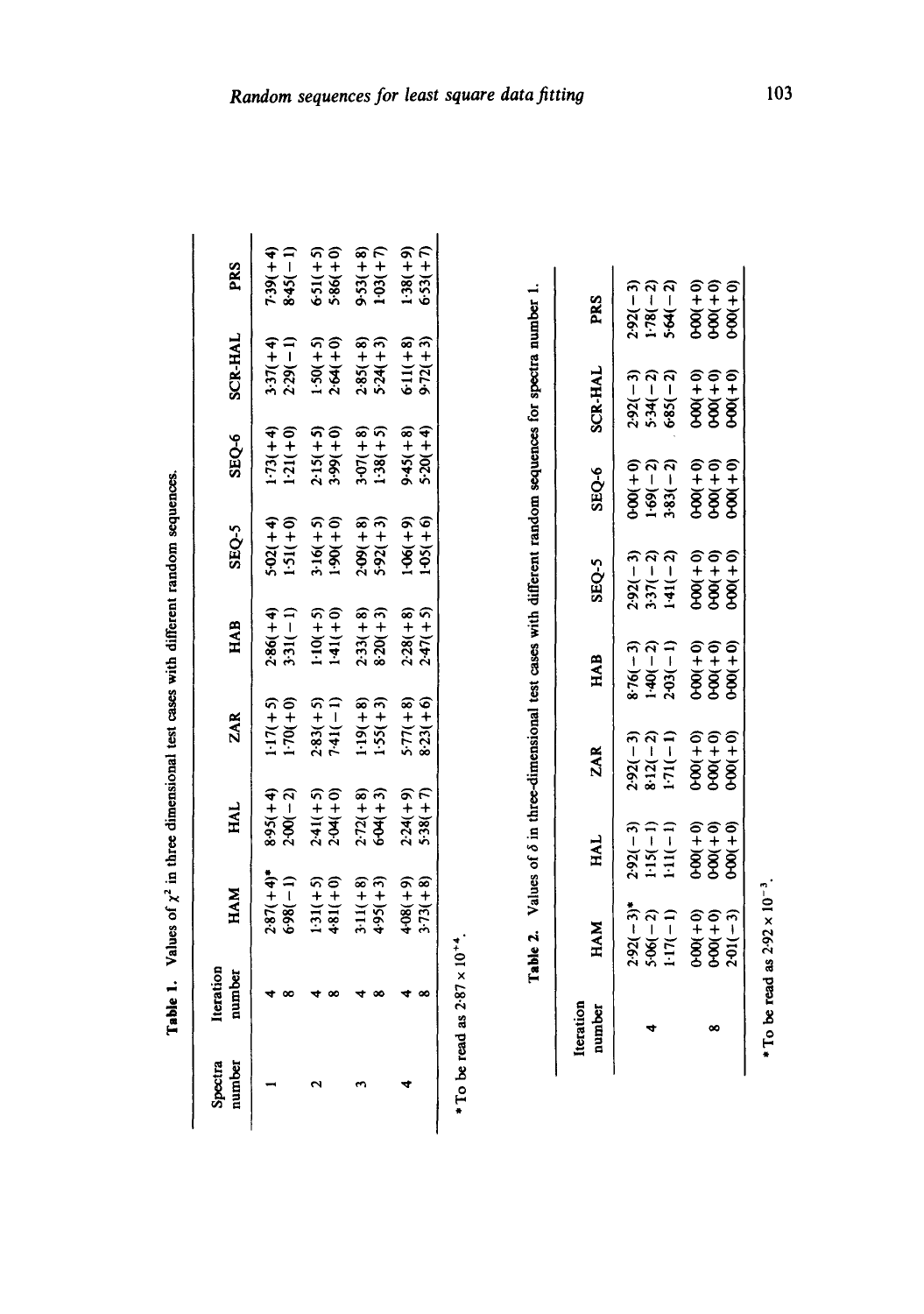| <b>AAA1104</b>                                                                                                                    |
|-----------------------------------------------------------------------------------------------------------------------------------|
|                                                                                                                                   |
| sional test cases with different rand<br><b>Contract States and States and States</b>                                             |
|                                                                                                                                   |
| $\log$ of $\chi^2$ in four-dimens.                                                                                                |
|                                                                                                                                   |
|                                                                                                                                   |
|                                                                                                                                   |
| ֧֪֖֧֪֪֧֧֧֧֧֧֧֧֧֧֧֧֧֧֧֧֧֧֧֧֝֝֝֝֝֝֝֩֓֓֝֓֝֓֝֬֝֓֝֬֝֓֝֬֩֓֓֝֓֝֓֝֬֓֝֬֝֓֝֬֩֓֬֝֓֝֬֝<br>֧֧֧֧֧֧֧֧֧֧֧֧֧֧֧֝֩֝֘֩֝֘֩֩֩֓֘֩֩֓֘֩֩֩֓֩<br>֧֪֧֪֧֧֩֝֘֩֘ |

| $2.97(+4)$<br>$2.25(+2)$<br>$1.13(+5)$<br>2.27(+3)<br>$8.77(+4)$<br>2.51(+3)                     |
|--------------------------------------------------------------------------------------------------|
| $1.30(+5)$<br>$1.07(+3)$<br>$2.95(+5)$<br>1.00(+3)<br>$2.59(+5)$<br>$1.19(+3)$                   |
| $\frac{1 \cdot 11( + 10)}{1 \cdot 41( + 9)}$<br>$541(+9)$<br>1.06(+9)<br>$6 - 72(1)$<br>2.58(19) |
| $1.63(+11)$<br>9:80(+10)<br>$1:21(+11)$<br>9:44(+10)<br>$9.59(+10)$<br>$5.46(+10)$               |

\*To be read as  $3.26 \times 10^{+4}$ .  $\cdot$  To be read as  $3.26 \times 10^{-4}$ .

| ĺ                                                                                     |
|---------------------------------------------------------------------------------------|
|                                                                                       |
| il test cases with different random sequences for spectra nu                          |
|                                                                                       |
| - 11:00 mm = 11:00 mm = 11:00 mm = 11:00 mm = 11:00 mm = 11:00 mm = 11:00 mm = 1<br>٤ |
|                                                                                       |
|                                                                                       |
| ur-dimensional                                                                        |
|                                                                                       |
| שטו עווי ש וט פ<br>しょくこう                                                              |
| i<br>Linnellin<br>ä                                                                   |
| Tabla 4<br> <br> <br> <br>                                                            |

| Iteration<br>number | HAM                                                                                                                          | HAL                                                                                                          | ZAR                                                                                | HAB                                                                    | SEQ-5                                                                                                                                                                       | SEQ-6                                                                                                        | SCR-HAL                                                                                                         | PRS                                                                                |
|---------------------|------------------------------------------------------------------------------------------------------------------------------|--------------------------------------------------------------------------------------------------------------|------------------------------------------------------------------------------------|------------------------------------------------------------------------|-----------------------------------------------------------------------------------------------------------------------------------------------------------------------------|--------------------------------------------------------------------------------------------------------------|-----------------------------------------------------------------------------------------------------------------|------------------------------------------------------------------------------------|
|                     |                                                                                                                              |                                                                                                              |                                                                                    |                                                                        |                                                                                                                                                                             |                                                                                                              |                                                                                                                 |                                                                                    |
|                     |                                                                                                                              |                                                                                                              |                                                                                    |                                                                        |                                                                                                                                                                             |                                                                                                              |                                                                                                                 |                                                                                    |
|                     |                                                                                                                              |                                                                                                              |                                                                                    |                                                                        |                                                                                                                                                                             |                                                                                                              |                                                                                                                 |                                                                                    |
|                     | $2,92( - 3)$<br>$5.66( - 2)$<br>$1.7( - 1)$<br>$1.7( - 1)$<br>$3.67( + 3)$<br>$3.60( + 0)$<br>$3.281( - 3)$<br>$3.606( - 2)$ | $2:92(-3)$<br>$1:15(-1)$<br>$1:11(-1)$<br>$7:42(+2)$<br>$0.00(+0)$<br>$2:81(-3)$<br>$2:42(-2)$<br>$7:67(+2)$ | $2.92(-3)$<br>8-15(-2)<br>8-15(-1)<br>1-71(-2)<br>7-32(-3)<br>0-00(+2)<br>2-32(-7) | $8.76(-3)$<br>1-40(-1)<br>2-03(-1)<br>5-84(+2)<br>5-91(-2)<br>2-01(-2) | $0+00$<br>$3-37$<br>$7-2$<br>$3-11$<br>$-3$<br>$-3$<br>$-3$<br>$-3$<br>$-3$<br>$-3$<br>$-3$<br>$-3$<br>$-3$<br>$-3$<br>$-3$<br>$-3$<br>$-3$<br>$-3$<br>$-3$<br>$-3$<br>$-3$ | $0.00(0)$<br>$1.69(-2)$<br>$0.383(-2)$<br>$0.383(-1)$<br>$0.20(0)$<br>$0.60(0)$<br>$0.60(0)$<br>$0.3942(-3)$ | $2.92(-3)$<br>$5.34(-2)$<br>$6.85(-2)$<br>$6.85(-2)$<br>$5.35(1-3)$<br>$6.00(1-3)$<br>$6.00(1-2)$<br>$1.61(-2)$ |                                                                                    |
|                     |                                                                                                                              |                                                                                                              |                                                                                    |                                                                        |                                                                                                                                                                             |                                                                                                              |                                                                                                                 | $2:92(-3)$<br>1-18(-2)<br>5-64(-2)<br>1-03(+2)<br>1-00(+0)<br>0-00(-3)<br>2-01(-3) |
|                     |                                                                                                                              |                                                                                                              |                                                                                    |                                                                        |                                                                                                                                                                             |                                                                                                              |                                                                                                                 |                                                                                    |
|                     |                                                                                                                              |                                                                                                              |                                                                                    |                                                                        |                                                                                                                                                                             |                                                                                                              |                                                                                                                 |                                                                                    |
|                     |                                                                                                                              |                                                                                                              |                                                                                    |                                                                        |                                                                                                                                                                             |                                                                                                              |                                                                                                                 |                                                                                    |

\* To be read as  $2.92 \times 10^{-3}$ . To be read as  $2.92 \times 10^{-3}$ .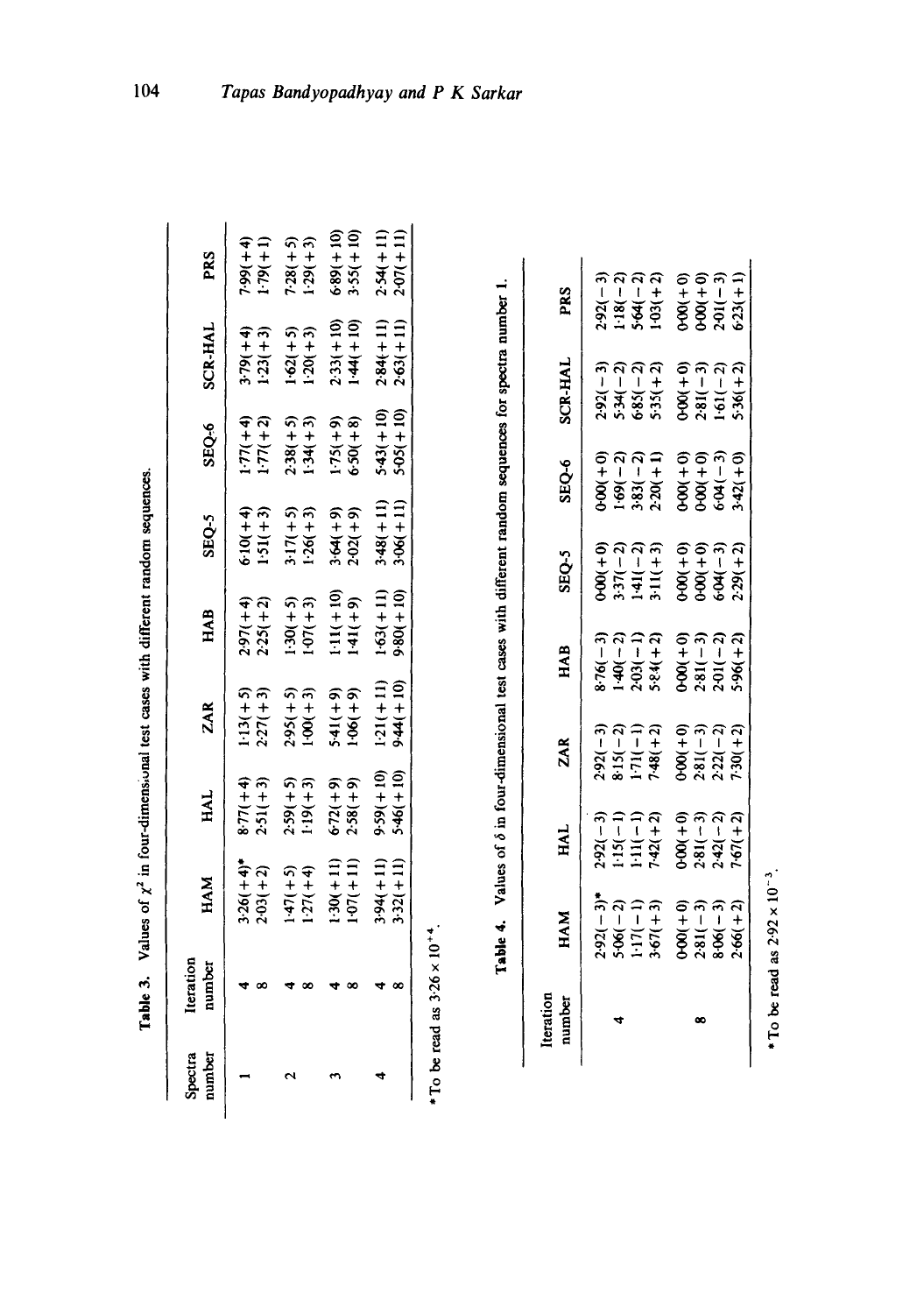expected to be so because of the relatively low importance of this parameter in the function to be minimized.

In five dimensions we have the test function as

$$
Y_i(\mathbf{x}) = {}^{1}x \exp\left[ (c_i - {}^{2}x)^2 / {}^{3}x \right] + {}^{4}x |c_i - {}^{2}x|^4 + {}^{5}x |c_i - {}^{2}x|^{12}.
$$

The values of  $x^*$  and the initial guess values are as follows:

1. 
$$
x^* = [35600, 34.263, 4.964, 2.517(-4), 3.911(-10)]
$$
  
initial guess = [35197, 34.0, 5.2, 1.125(-3), 1.526(-11)]

- 2.  $x^* = [50291, 40.016, 6.066, 2.611 (-4), 1.595 (-10)]$ initial guess =  $[49963, 400, 6098, 2013(-3), 1011(-11)]$
- 3.  $x^* = \{29128, 109.65, 20.137, 1.351 (-4), 7.129 (-13)\}\$ initial guess =  $[28901, 1100, 7.4563 (-5), 8.9235 (-12)]$
- 4.  $x^* = \begin{bmatrix} 57187, 126.16, 23.775, 1.119 (-4), 3.205 (-13) \end{bmatrix}$ initial guess =  $[57034, 1260, 2544, 9873 (-3), 12345 (-11)].$

Table 5 gives the values of  $\chi^2$  for five-dimensional cases. It is seen that the overall performance of the PRS is better than some of the QRS. Among the QRS, SEQ-6 gives the best performance followed by the Zaremba sequence and the Hammersley sequence. Here also the scrambled Halton sequence does not show any improvement over the Halton sequence, and both perform poorly compared to the PRS.

Table 6 gives the values of  $\delta_i$  for the five-dimensional case for spectra number 1. Here again the overall convergence is good except for the parameters  $4x$  and  $5x$  which is expected.

From the numerical study carried out it is evident that the quasi-random search technique with the Gaussian importance sampling scheme works well for the type of least square data fitting described in the text, even with 500 random searches per iterative step at least up to 5-dimensions. The PRS performs poorly, in general, compared to the QRS, at least to *some* of them. However, there is an indication that with the increase in the dimensionality, the relative performance of the PRS is improving and at 5-dimensions it has outperformed some of the QRS on an overall basis. Among the QRS, the Zaremba sequence has shown consistently good performance over the range of dimensions considered here. At dimensions 3 and 4 the Haber sequence gives good performance whereas at dimensions 4 and 5 sequence 6 gives good performance. There is no advantage gained by scrambling the Halton sequence-a result which contradicts those obtained for multidimensional integrals (Braaten and Weller 1979), but supports what is obtained for integral equations (Sarkar and Prasad 1987).

In the present study no attempt was made to compare the efficiencies of the different sequences which would also have involved the estimation of the generation time for each sequence. This was because the relative importance of the generation time for any sequence will greatly depend on the type of problem studied. Secondly, and more importantly, in the present scheme a set of 500 random numbers can be generated and stored once for all at the beginning of the computation or they may be given as an input data. However, as one would except, the QRS takes much more computing time than the PRS.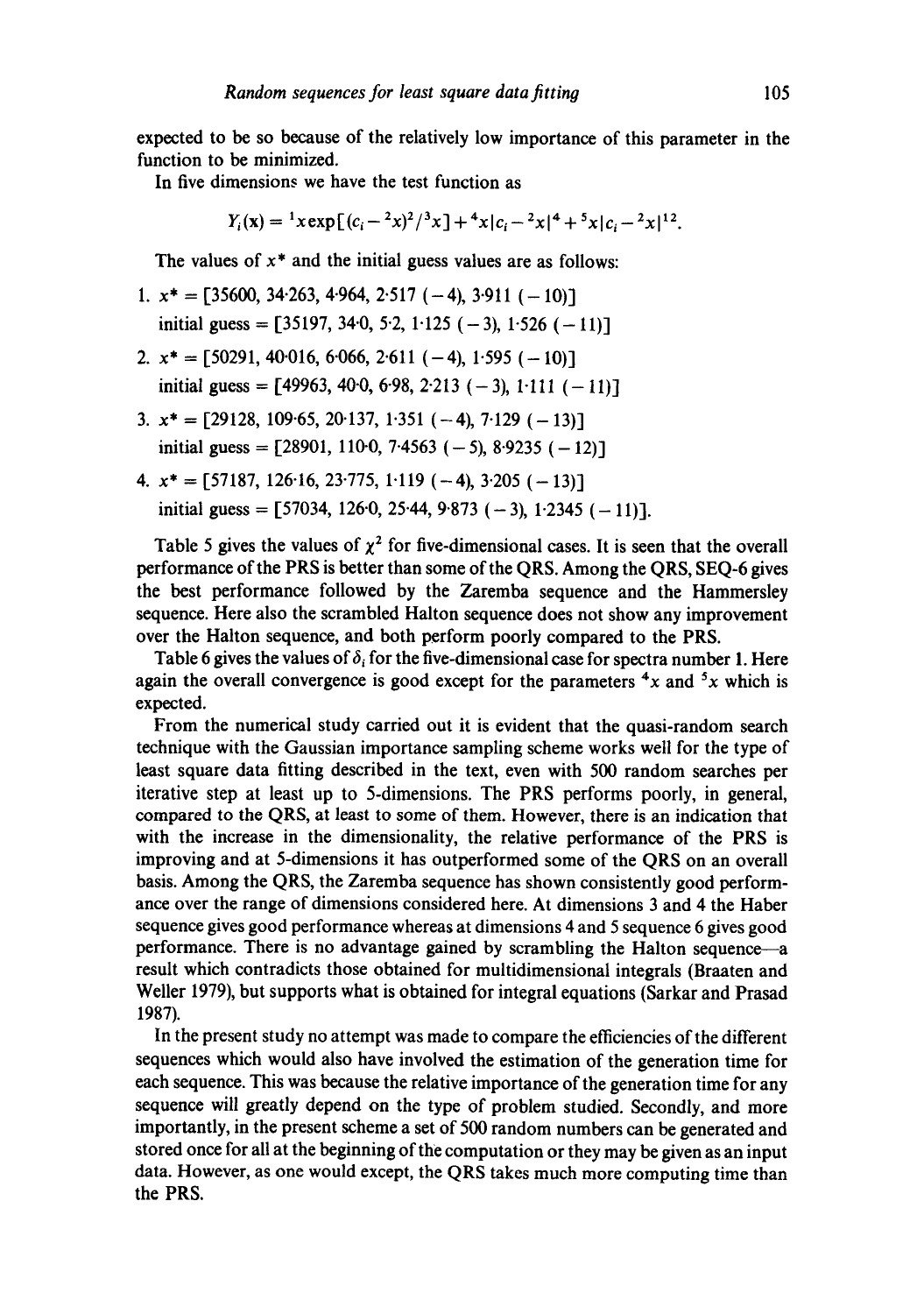| <b>The Monday</b>         |
|---------------------------|
|                           |
| .<br>.<br>.               |
| $\ddot{\phantom{a}}$<br>i |
| í                         |
| .<br>.                    |
|                           |
| Ì                         |
| j                         |
|                           |
| -<br>F                    |

106

| number<br>Spectra | Iteration<br>number                                | HAM                            | HAL                         | <b>ZAR</b>                 | HAB                        | SEQ-5                      | SEQ-6                     | <b>SCR-HAL</b>             | PRS                        |
|-------------------|----------------------------------------------------|--------------------------------|-----------------------------|----------------------------|----------------------------|----------------------------|---------------------------|----------------------------|----------------------------|
|                   |                                                    | $8.68(+5)^*$<br>$8.14(+5)$     | $1.24(+6)$<br>7.77(+5)      | $8-38(+5)$<br>6.76(+5)     | $8.20(+5)$<br>7.29(+5)     | $8.24(+5)$<br>7.17(+5)     | $9-06(1-6)$<br>7-67(+5)   | $1-09(1+6)$<br>7.95(+5)    | $8.24(+5)$<br>7.11(+5)     |
|                   |                                                    | $9 - 23(1)$<br>$8 - 47(1)$     | $3 - 15(1 + 7)$<br>1-90(+7) | $105(+7)$<br>9.36(+6)      | $945(+6)$<br>$882(+6)$     | $9-91(16)$<br>$9-91(16)$   | $8.82(+6)$<br>$8.36(+6)$  | $1.32(+7)$<br>$1.01(+7)$   | $9 - 90(1)$<br>$6 + 90(1)$ |
|                   |                                                    | $8.61(+10)$<br>$5 - 62( + 10)$ | $5-83(110)$<br>4-97(+10)    | $1-05(111)$<br>9-41(+10)   | $2-23(+11)$<br>$1-72(+11)$ | $2-18(+11)$<br>$1-23(+11)$ | $1.84(+10)$<br>5.91(+9)   | $7.18(+10)$<br>$2.39(+10)$ | $1.90(+11)$<br>$1.58(+11)$ |
|                   |                                                    | $101(+13)$<br>$5 - 79(111)$    | $3.93(+13)$<br>$3.21(+13)$  | $2.53(+12)$<br>$8.47(+11)$ | $3-40(+13)$<br>$3-33(+13)$ | $4-38(+12)$<br>$3-47(+11)$ | $346(+12)$<br>$7.75(+11)$ | $3.66(+13)$<br>$3.56(+13)$ | $3-46(+13)$<br>$3.38(+13)$ |
|                   | $*$ To be read as 8.68 $\times$ 10 <sup>+5</sup> . |                                |                             |                            |                            |                            |                           |                            |                            |

Table 6. Values of  $\delta$  in five-dimensional test cases with different random sequences for spectra number 1. Table 6. Values of  $\delta$  in five-dimensional test cases with different random sequences for spectra number 1.

| Iteration<br>number | <b>HAM</b>                                                                       | HAL                                                                            | ZAR                                                                | HAB                                                                              | SEQ-5                                                                            | SEQ-6                                                                                                                                                                                                                                                                | SCR-HAL                                                                               | PRS                                                                                                                                                                                                                                                                                                      |
|---------------------|----------------------------------------------------------------------------------|--------------------------------------------------------------------------------|--------------------------------------------------------------------|----------------------------------------------------------------------------------|----------------------------------------------------------------------------------|----------------------------------------------------------------------------------------------------------------------------------------------------------------------------------------------------------------------------------------------------------------------|---------------------------------------------------------------------------------------|----------------------------------------------------------------------------------------------------------------------------------------------------------------------------------------------------------------------------------------------------------------------------------------------------------|
|                     |                                                                                  |                                                                                |                                                                    |                                                                                  |                                                                                  |                                                                                                                                                                                                                                                                      |                                                                                       |                                                                                                                                                                                                                                                                                                          |
|                     |                                                                                  |                                                                                |                                                                    |                                                                                  |                                                                                  |                                                                                                                                                                                                                                                                      |                                                                                       |                                                                                                                                                                                                                                                                                                          |
|                     |                                                                                  |                                                                                |                                                                    |                                                                                  |                                                                                  |                                                                                                                                                                                                                                                                      |                                                                                       |                                                                                                                                                                                                                                                                                                          |
|                     |                                                                                  |                                                                                |                                                                    |                                                                                  |                                                                                  |                                                                                                                                                                                                                                                                      |                                                                                       |                                                                                                                                                                                                                                                                                                          |
|                     | $2.92( - 3)*$<br>$3.55( - 2)$<br>$4.25( - 1)$<br>$5.80( + 1)$<br>$5.90( + 1)$    | $175(-2)$<br>$125(-1)$<br>$1437(-1)$<br>$163(+0)$<br>$163(+1)$                 | $8.76(-3)$<br>$6.74(-2)$<br>$6.43(-1)$<br>$4.43(+1)$<br>$4.53(+1)$ | $3.84(-3)$<br>$3.65(-2)$<br>$3.84(-1)$<br>$4.98(+1)$<br>$4.98(+1)$               | $2.92(-3)$<br>$1.85(-1)$<br>$5.90(-1)$<br>$5.90(+1)$<br>$5.90(+1)$<br>$9.60(+1)$ |                                                                                                                                                                                                                                                                      | $8.76(-3)$<br>$8.99(-2)$<br>$8.44(-1)$<br>$2.15(+1)$<br>$9.79(+1)$                    |                                                                                                                                                                                                                                                                                                          |
|                     |                                                                                  |                                                                                |                                                                    |                                                                                  |                                                                                  | $732(1)$<br>$449(1)$<br>$729(1)$<br>$729(1)$<br>$729(1)$<br>$729(1)$<br>$729(1)$<br>$729(1)$<br>$729(1)$<br>$729(1)$<br>$729(1)$<br>$729(1)$<br>$729(1)$<br>$729(1)$<br>$729(1)$<br>$729(1)$<br>$729(1)$<br>$729(1)$<br>$729(1)$<br>$729(1)$<br>$729(1)$<br>$729(1)$ | $0.00(1+0)$<br>$1.40(-2)$<br>$1.99(-1)$<br>$1.99(1+1)$<br>$1.99(1+1)$<br>$0.979(1+1)$ | $-3$<br>$-3$<br>$-3$<br>$-3$<br>$-3$<br>$-3$<br>$-3$<br>$-3$<br>$-3$<br>$-3$<br>$-3$<br>$-3$<br>$-3$<br>$-3$<br>$-3$<br>$-3$<br>$-3$<br>$-3$<br>$-3$<br>$-3$<br>$-3$<br>$-3$<br>$-3$<br>$-3$<br>$-3$<br>$-3$<br>$-3$<br>$-3$<br>$-3$<br>$-3$<br>$-3$<br>$-3$<br>$-3$<br>$-3$<br>$-3$<br>$-3$<br>$-3$<br> |
|                     |                                                                                  |                                                                                |                                                                    |                                                                                  |                                                                                  |                                                                                                                                                                                                                                                                      |                                                                                       |                                                                                                                                                                                                                                                                                                          |
| œ                   | $0+00(+0)$<br>$6+46(-2)$<br>$5+10(-1)$<br>$5+03(+1)$<br>$5+03(+1)$<br>$9+89(+1)$ | $0.00(+0)$<br>$4.21(-2)$<br>$3.53(-1)$<br>$3.93(+1)$<br>$3.93(+1)$<br>9.82(+1) |                                                                    |                                                                                  |                                                                                  |                                                                                                                                                                                                                                                                      |                                                                                       |                                                                                                                                                                                                                                                                                                          |
|                     |                                                                                  |                                                                                |                                                                    |                                                                                  |                                                                                  |                                                                                                                                                                                                                                                                      |                                                                                       |                                                                                                                                                                                                                                                                                                          |
|                     |                                                                                  |                                                                                | $0.00(+0)$<br>$5.62(-2)$<br>$4.43(-1)$<br>$4.43(+1)$<br>$4.43(+1)$ | $0.00(+0)$<br>$6.18(-2)$<br>$6.18(-1)$<br>$4.63(+1)$<br>$4.63(+1)$<br>$9.47(+1)$ | $0.00(+0)$<br>$6.46(-2)$<br>$6.492(-1)$<br>$4.82(+1)$<br>$4.82(+1)$              |                                                                                                                                                                                                                                                                      |                                                                                       |                                                                                                                                                                                                                                                                                                          |

vay and  $P K Sarka$